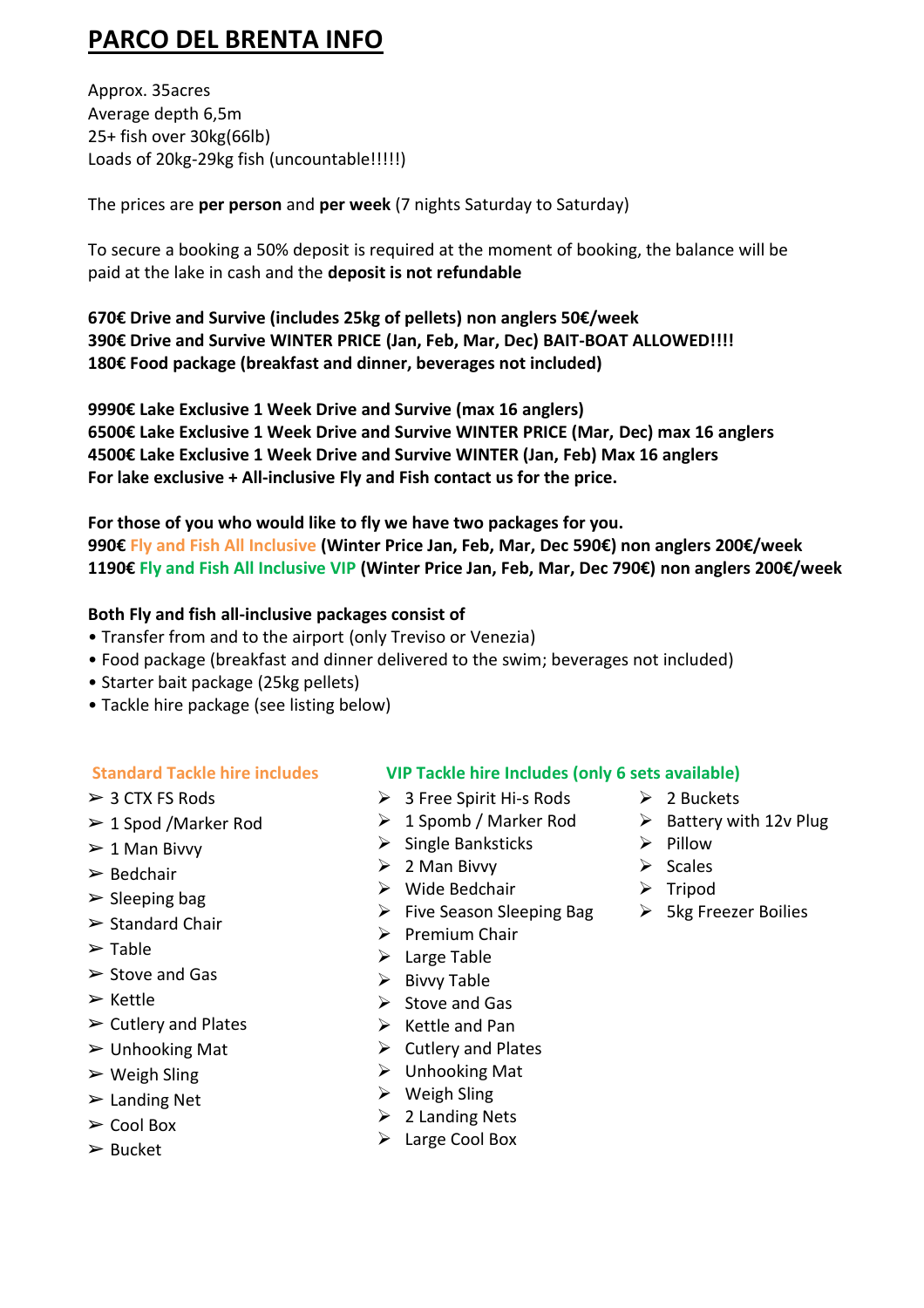#### **Services at the lake**

- Daily feeding service by boat (only bait purchased on site)
- Toilet and Shower 24h (2 Units)
- Fresh Beverages (water, soft drinks, beer, wine,…)
- Snacks
- Coffee and Cappuccino facility
- Frozen sealed Drinking Water Bottles for Cool Box
- Free Wi-Fi
- **Energy point for charging devices**
- Pizza delivery
- **Shopping Service**

#### **Tackle and Bait available at the lake for sale and for rent**

#### **For sale**

- Hooks
- Leads
- Pva Bags
- Pva refill mesh
- Method Feeders
- Other terminal tackle
- Lake Boilies (own production)
- Lake Pellets
- Maize (only summer)
- Cans of Sweetcorn
- Spombs
- Hookbaits (pop-ups and wafters)
- Parco apparel and headware

#### **For rent (prices per week)**

- Bedchair 50€
- Bivvy 100€
- Chair 30€
- Gazebo 70€
- Set of 3 rods plus spod rod 150€
- Battery with 12v Plug 25€